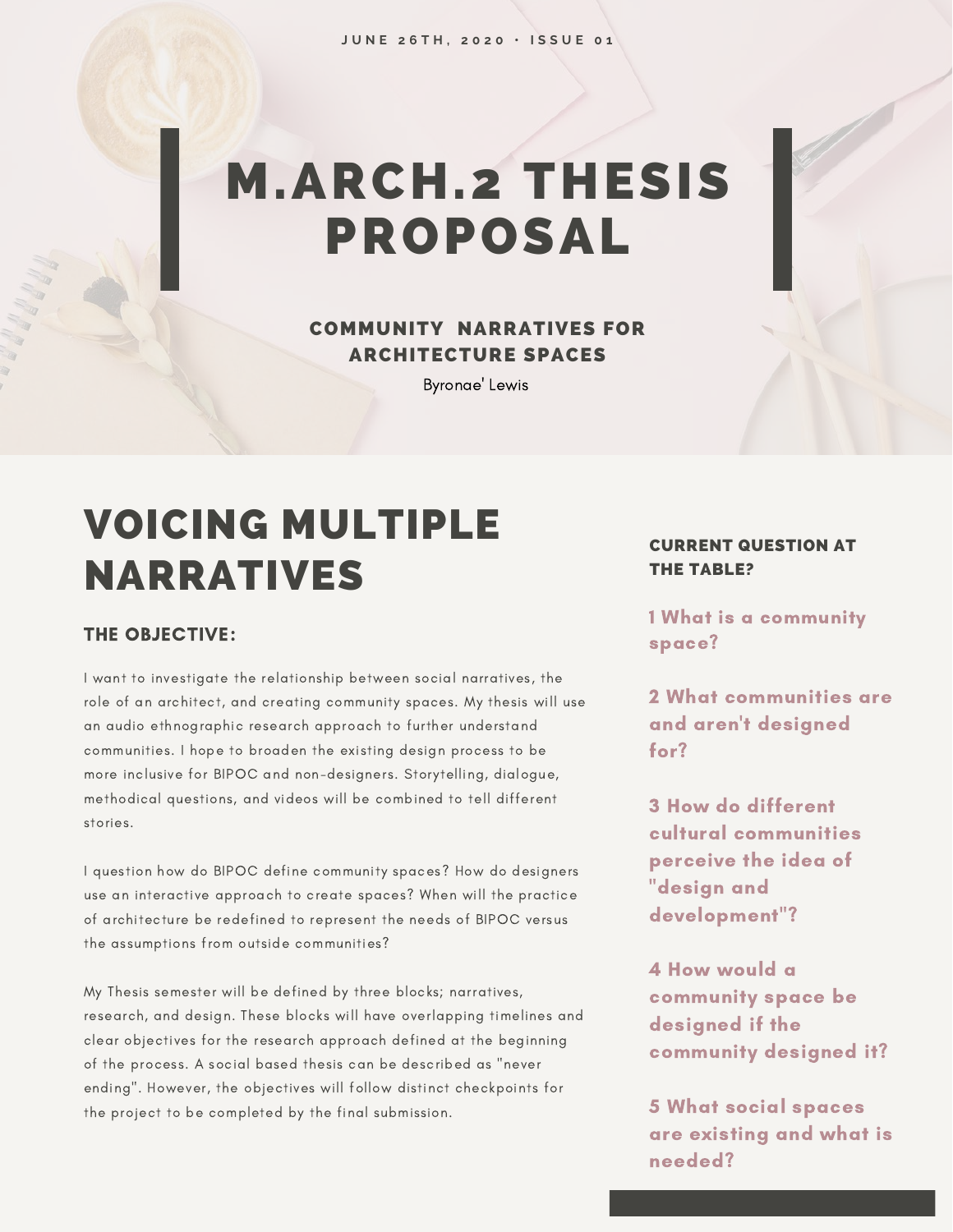



## NARRATIVES, RESEARCH, AND DESIGN

#### NARRATIVES

August and September will focus primarily on narratives. The initial goal is to complete 100 narratives. This benchmark may be adjusted at the end of September based on current progress and accessibility to interviewees.

- 20 BIPOC Designers
- 80 Community Members
	- Minimally 4 different areas represented (DC area, New River Valley, two others not defined yet.
	- Participants should vary in age

- Each participant will need to answer the same 3-5 initial question for analytical purposes that were approved by my Thesis committee. Additional conversations may be added after. Each conversation will need to be recorded in some audio form and a brief survey.

We shoudn't create a single narrative, but redefine the perspective with multiple narratives

Prior to research, further investigation on the following topics will need to be addressed.

What platform?

- Rentable audio equipment on campus.
- Anchor, free platform for podcast.
- Pricing for microphones.
- Verify access to zoom for
- research purposes. Storage for audio and
- virtual platforms.

Reach out to following individuals for advisement in August.

- Pascale Sablan
- Architecture is Political Podcast
- Design Voice Podcast
- Professor Melissa
- Aleman, JMU Cultutal
- Communication Faculty
- Dori Tunstall, Faculty of Design SCAD
- Jordan Knox, Technical **Specialist**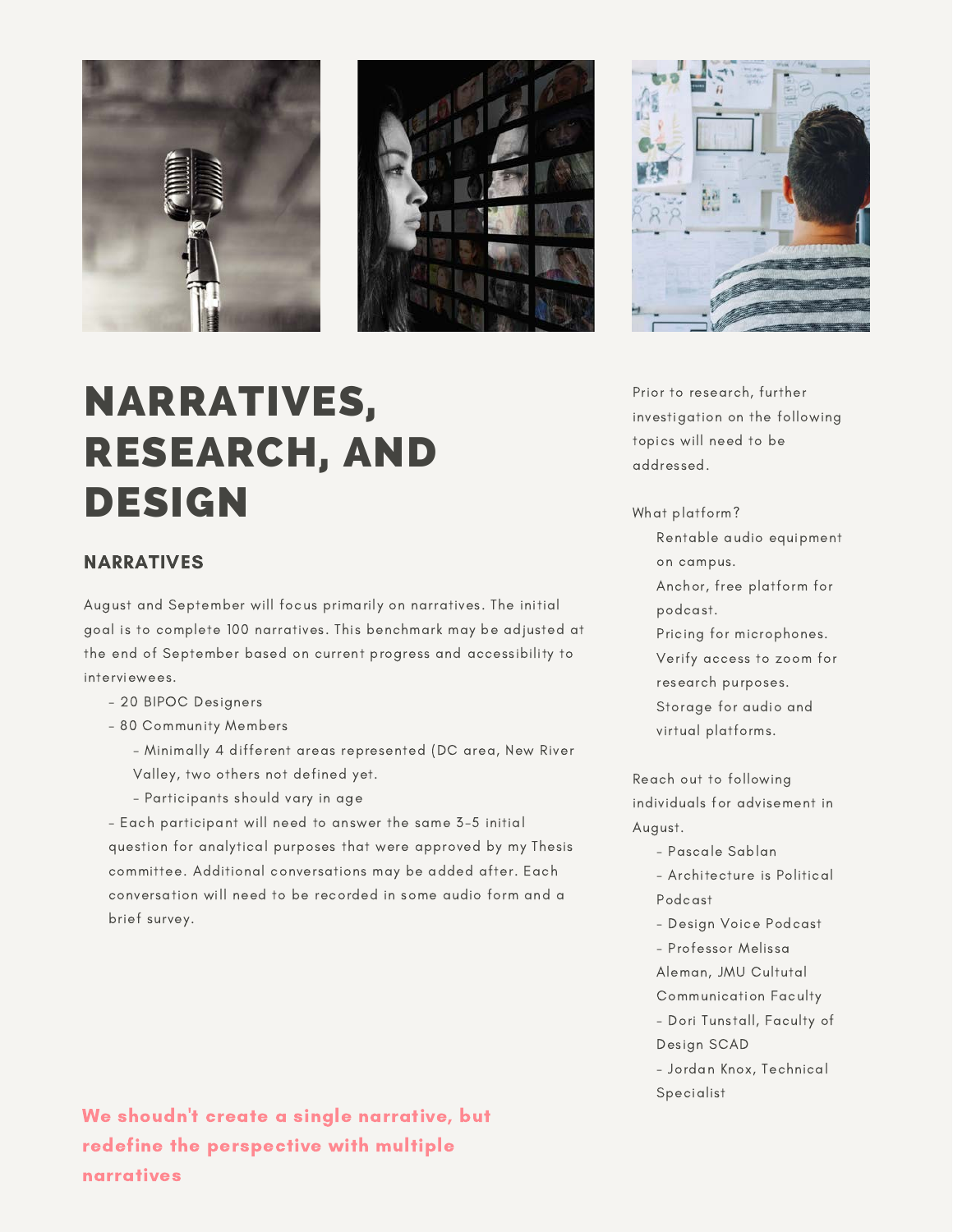





## NARRATIVES, RESEARCH, AND DESIGN

### RESEARCH

A combination of statistical research, novels, and newsletters to support research topic. The goal is to find 1 main novel to support research approach. Each supporting material will need to be documented.

Prior to research, further investigation on the following topics will need to be addressed.

What platform?

- Determine platform to
- document resources
- Determine survey
- platform.

Reach out to following individuals for advisement in August.

- Sharon Egretta Sutton, Educator and Activist